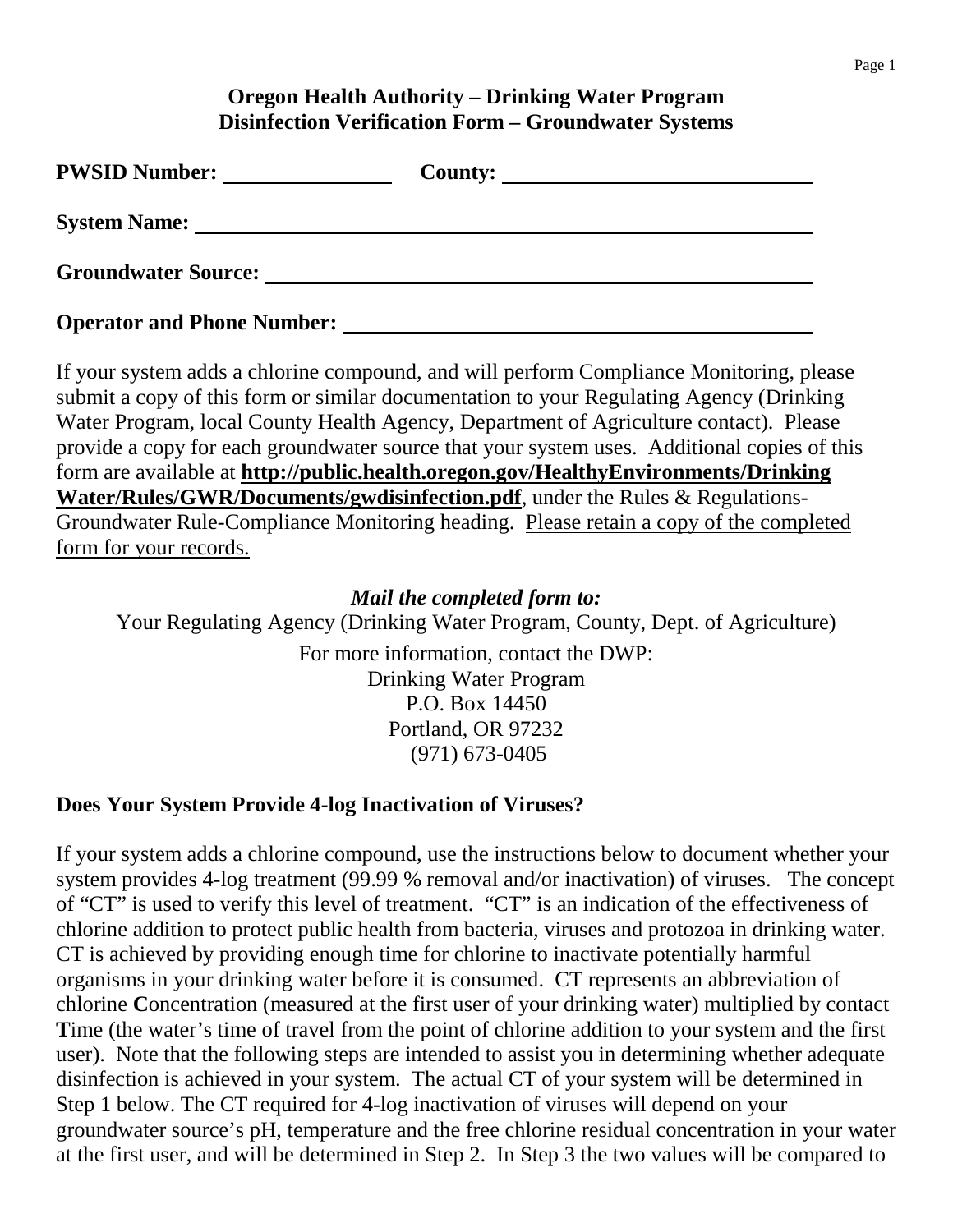determine whether or not you are documenting that your system provides 4-log inactivation, pending Regulating Agency review.

*Note*: If your Regulating Agency verifies that your system provides 4-log inactivation of viruses, a representative will contact you to indicate the chlorine monitoring requirements and the minimum chlorine concentration that you will need to maintain at the first user.

## **Step 1: Determine the actual CT at your water system**

Note that the actual CT for your system is derived by calculating the individual CT values for all segments of your system where water is in contact with chlorine before the  $1<sup>st</sup>$  user. While the steps below are available for systems to calculate the actual CT, an automated, interactive electronic tool to calculate CT achieved at your water system is provided on U.S. EPA's Groundwater Rule Compliance Help Webpage at:

http://water.epa.gov/lawsregs/rulesregs/sdwa/gwr/compliancehelp.cfm.

A. If your system disinfects with chlorine and intends to claim contact time for viral inactivation based on clearwell (reservoir) storage **only**, use the formulas below to determine the actual CT (Cylindrical Storage Reservoirs) *Note for rectangular shaped reservoirs, enter the lowest total volume in Line 2, and follow steps 3 and 4 to determine lowest operating volume in Line 4*:

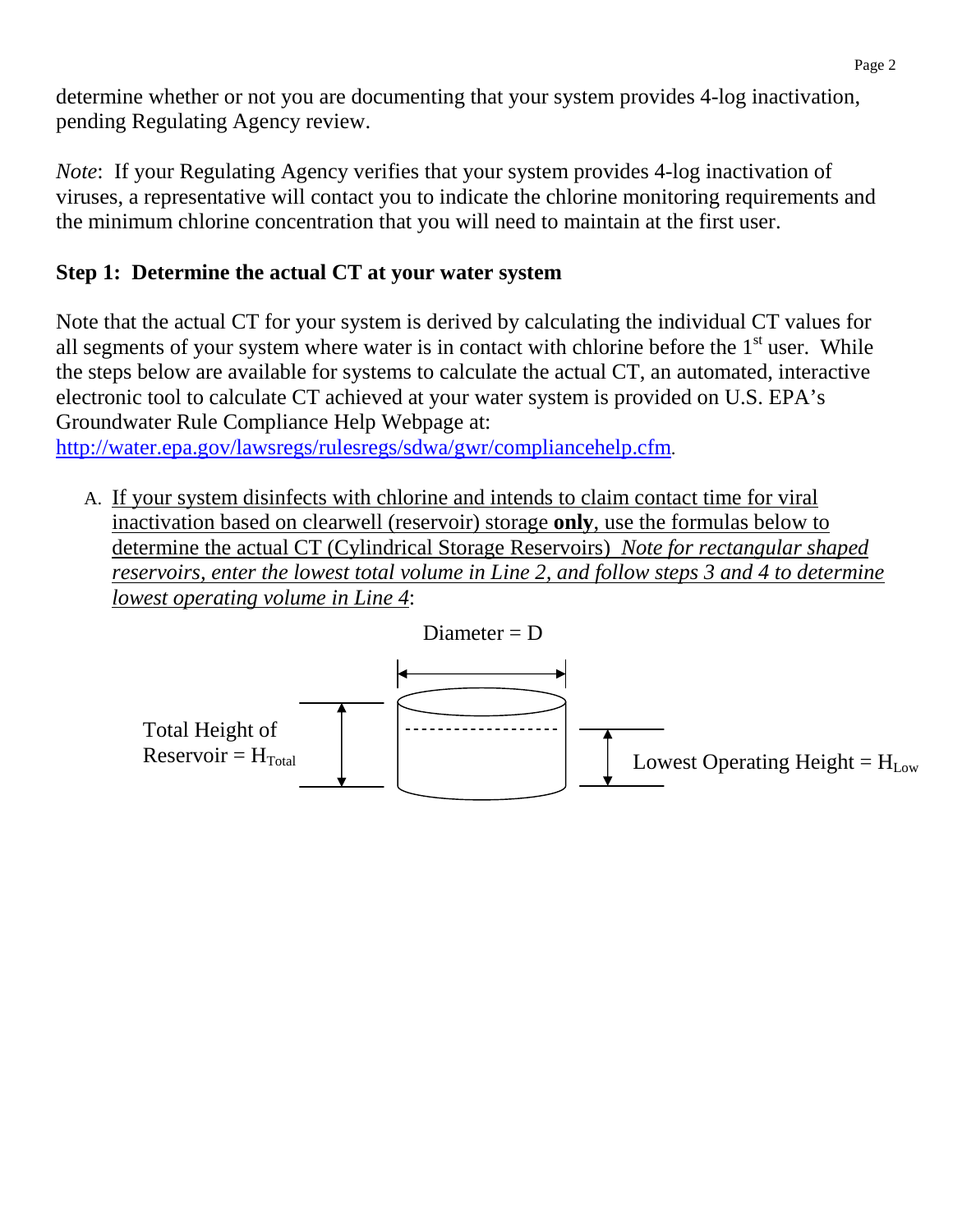|                   | Average Free chlorine residual (C) measured at the first user                                                                                                                                                                      | milligrams per<br>liter - mg/L |
|-------------------|------------------------------------------------------------------------------------------------------------------------------------------------------------------------------------------------------------------------------------|--------------------------------|
| નં                | D is diameter of reservoir and H <sub>rotal</sub> is total filled height, both in feet<br>If not known, $V_{\text{Total}} = (D \times D \times H_{\text{Total}} \times 5.87)$ ;<br>Total Volume of Reservoir (V <sub>Total</sub> ) | gallons                        |
| $\dot{\tilde{3}}$ | Reservoir<br>Lowest Operating Height (H <sub>Low</sub> ) of                                                                                                                                                                        | feet                           |
| $\overline{4}$    | $(H_{\text{Low}}/H_{\text{Total}}) \times V_{\text{Total}}$<br>Lowest Operating Volume ( $V_{Low}$ ) =                                                                                                                             | gallons                        |
| s.                | Estimated Baffling Factor of Reservoir (BF) (see last page of<br>handout)                                                                                                                                                          | %                              |
| $\dot{\circ}$     | Effective Volume available for Contact Time $(EV)$ =<br>$(V_{Low} \times BF + 100)$ or (Line 4 $\times$ Line 5 + 100)                                                                                                              | gallons                        |
| 7.                | Peak flow (F) through reservoir during busiest day, used for contact<br>time                                                                                                                                                       | gallons/minute                 |
|                   | Flow equivalent based on a fixture count<br>Meter measuring flow leaving the tank<br>Note How Peak Flow Was Determined:<br>Other:<br>$\Box$<br>$\Box$                                                                              |                                |
| $\infty$          | Contact Time (T): (EV $\div$ F) or (Line 6 $\div$ Line 7)                                                                                                                                                                          | minutes                        |
| ö                 | Actual CT: $C \times T = Line 1 \times Line 8$                                                                                                                                                                                     | mg-minutes/L                   |
|                   | B. If your system disinfects with chlorine and intends to claim contact time for viral inactivation using piped volume only,<br>actual CT<br>use the formulas below to determine the                                               |                                |
|                   | Average Free chlorine residual $(C)$ measured at the first user                                                                                                                                                                    | $mg/L$                         |

Page 3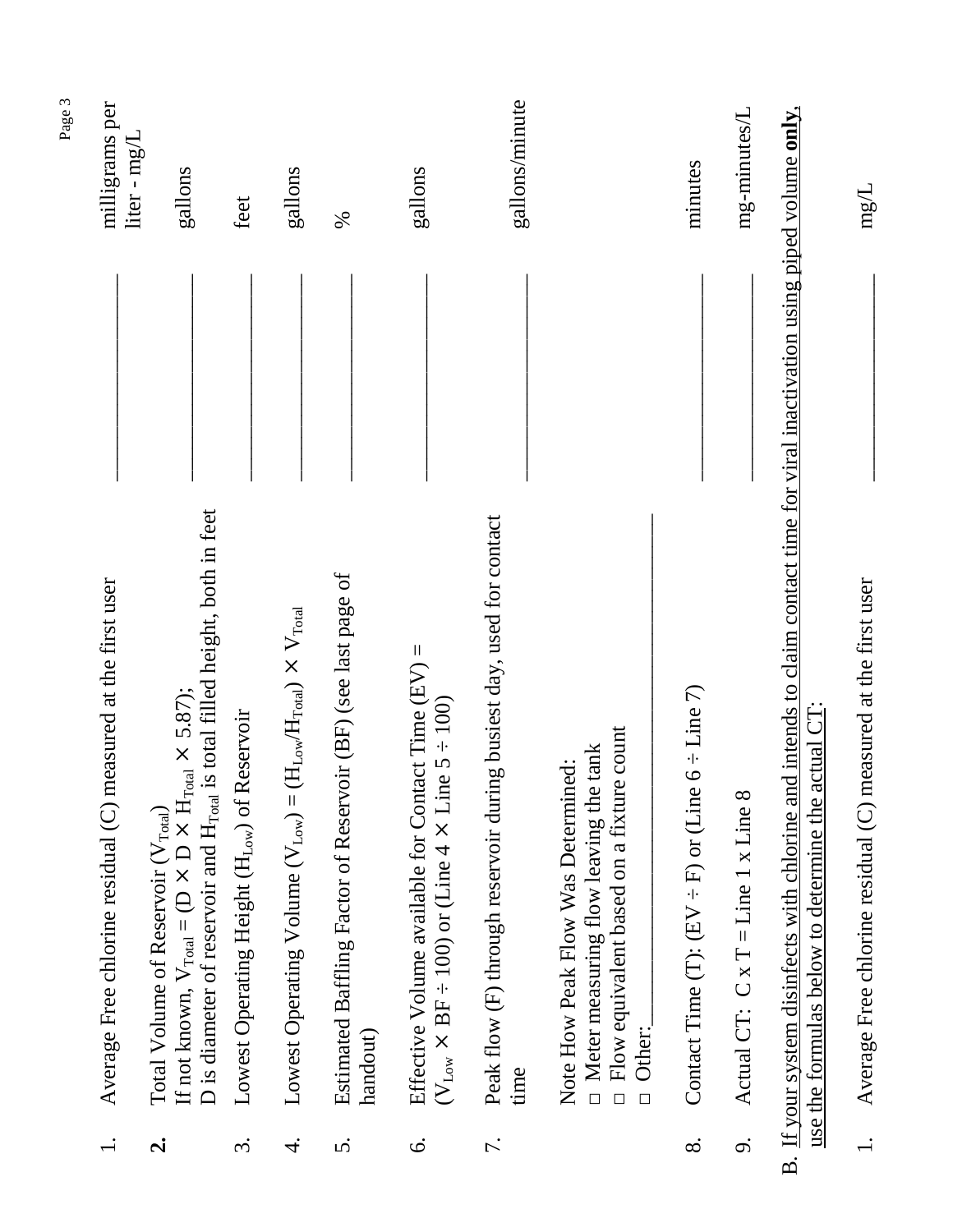| $\dot{\mathcal{C}}$  | Length of pipe (L) from point of disinfection to first user                                                                                                                                      | Page 4<br>feet |
|----------------------|--------------------------------------------------------------------------------------------------------------------------------------------------------------------------------------------------|----------------|
| $\dot{\mathfrak{c}}$ | of disinfection and first user<br>Diameter of pipe (D) between point                                                                                                                             | inches         |
| $\overline{4}$       | Volume of pipe (V) = $(L \times D^2) \div 24.5$ or $(L \times D \times D) \div 24.5$ or (Line 2 $\times$ Line 3 $\times$ Line 3) $\div 24.5$                                                     | gallons        |
| 5.                   | Repeat calculations if additional lengths of pipe used for contact time<br>24.5 or $(L_2 \times D_2 \times D_2) \div 24.5$ ):<br>Volume of pipe $(V_2) = (L_2 \times D_2^2)$ :                   | gallons        |
| Ġ.                   | $V_2 + \ldots$<br>Total Volume of pipe $(V_{Total}) = V_1 +$                                                                                                                                     | gallons        |
| 7.                   | of pipe during busiest day of the<br>Peak flow (F) through total volume<br>year, used for contact time                                                                                           | gallons/minute |
|                      | $\square$ Flow equivalent based on a fixture count<br>Note How Peak Flow Was Determined:<br>D Other:                                                                                             |                |
| $\infty$             | Contact Time (T): $V_{\text{Total}} \div \text{Flow}$ (F), or Line 6 $\div$ Line 7                                                                                                               | minutes        |
| o.                   | $\infty$<br>Actual CT: $C \times T = Line 1 \times Line$                                                                                                                                         | mg-minutes/L   |
|                      | C. If your system disinfects with chlorine and you intend to claim contact time for disinfection for both pipes and storage<br>reservoirs, use the following formula to determine the actual CT: |                |
| $\frac{1}{1}$        | Actual CT for storage reservoir (Part A Line 9)                                                                                                                                                  | mg-minutes/L   |
| $\dot{\mathcal{C}}$  | Actual CT for pipes (Part B Line 9)                                                                                                                                                              | mg-minutes/L   |
| $\dot{\mathfrak{c}}$ | Actual Total CT for reservoir and pipelines (Line 1 + Line 2)                                                                                                                                    | mg-minutes/L   |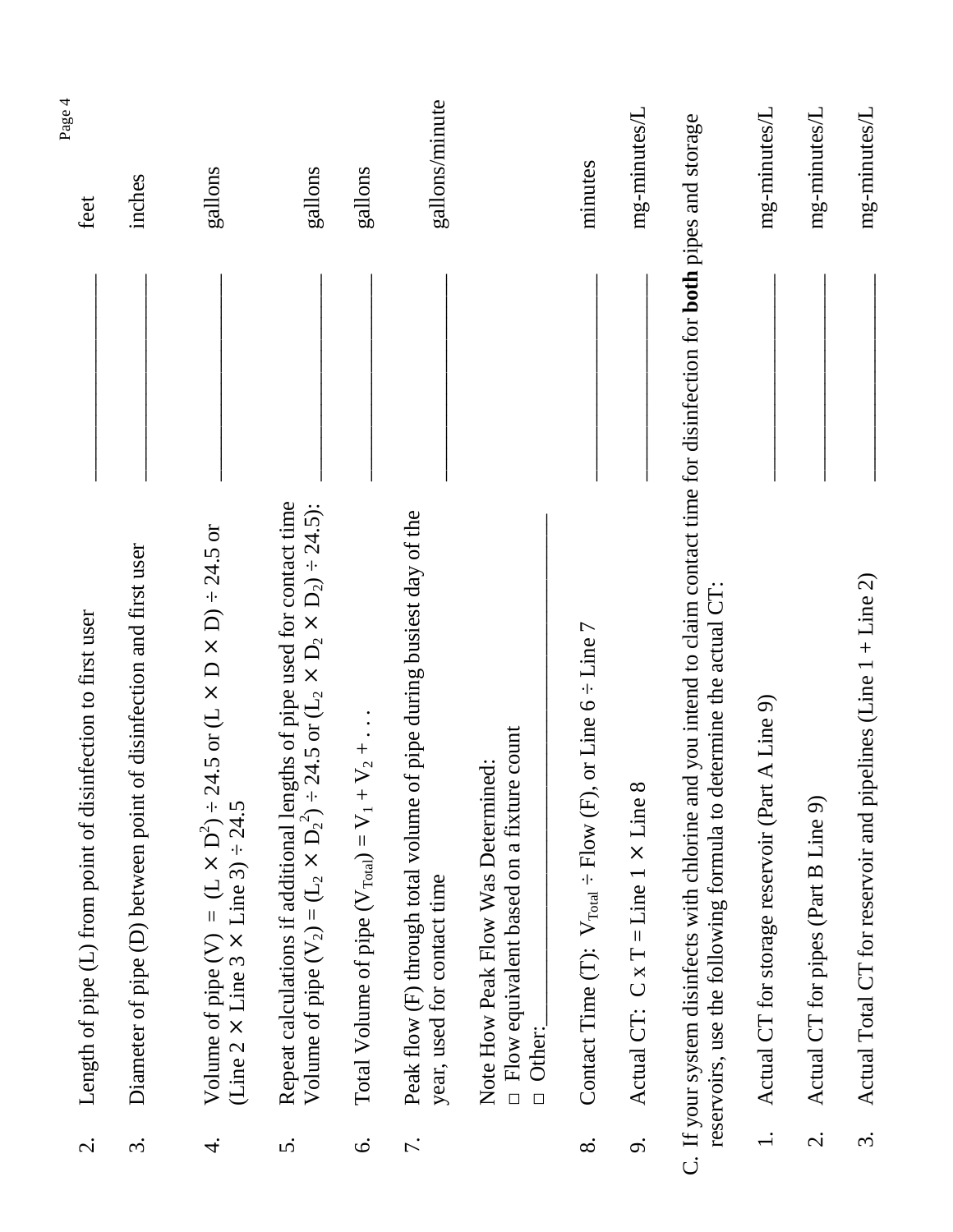### **Step 2: Determine the CT required for your water system**

- 1. System's groundwater source's *coldest* water temperature: In Degrees C. *Note*, that if temperature data is not available, refer to temperature on well log, or take a temperature measurement of the groundwater source. During review, DWP may request an additional measurement. For conversion, Degrees  $C = 5/9 \times ($ Degrees  $F - 32)$ .
- 2. On Line A in the table below circle the value that most closely relates to the temperature recorded in item 1 above. If your system's coldest water temperature is between two numbers, round down and circle the next lowest whole number.
- 3. On Line B in the table circle the CT value that is associated with the temperature you circled on Line A.

#### **CT Values to Achieve 4-log Inactivation of Viruses by Free Chlorine, pH 6.0-9.0**

| A   Degrees C   5   6   7   8   9   10   11   12   13   14   15 |  |  |  |  |  |                                                                 |
|-----------------------------------------------------------------|--|--|--|--|--|-----------------------------------------------------------------|
| BICT                                                            |  |  |  |  |  | 8.0   7.6   7.2   6.8   6.4   6.0   5.6   5.2   4.8   4.4   4.0 |

Groundwater pH values are generally between 6.0 and 9.0; this is an assumption for this table. If the pH of your groundwater source is known to be outside this range, please contact DWP.

#### **Step 3: Determine your system's ability to provide 4-log inactivation of viruses**

Compare your Actual CT value from either Section A Line 9, Section B, Line 9, or Section C, Line 3 in Step 1, above with the value you circled in Line B of the table above in Step 2. If your actual water system CT from Step 1 is a number larger than the number you circled in Line B from Step 2, then your documentation indicates that your system provides at least 4-log inactivation of viruses, pending DWP review  $(1<sup>st</sup>$  check box). If your actual CT is a number less than the number you circled in Line B, then your system does not appear to provide 4-log inactivation of viruses.

#### **Step 4: Determine minimum chlorine residual to achieve 4-log viral inactivation: (Note, minimum chlorine residual needs to be at least 0.2 mg/L)**

*Note: Step 4 will be verified by your Regulating Agency during review*

Calculated min chl. residual = <u>CT Required (Step 2)</u> ÷ [Contact Time for pipe (Step 1: A. 8.) + Contact Time for tank (Step 1: B. 8.]<br>Calculated min chlorine residual = (ne-min/L) ÷ (ne-min/L) ÷ (ne-min) = Calculated min chlorine residual =  $(\underline{\hspace{1cm}} \underline{\hspace{1cm}} mg-min/L)$  ÷  $(\underline{\hspace{1cm}} mim)$  =

**Minimum Chlorine Residual Assigned = \_\_\_\_\_\_\_\_\_\_\_\_\_\_\_\_\_\_\_\_ mg / L**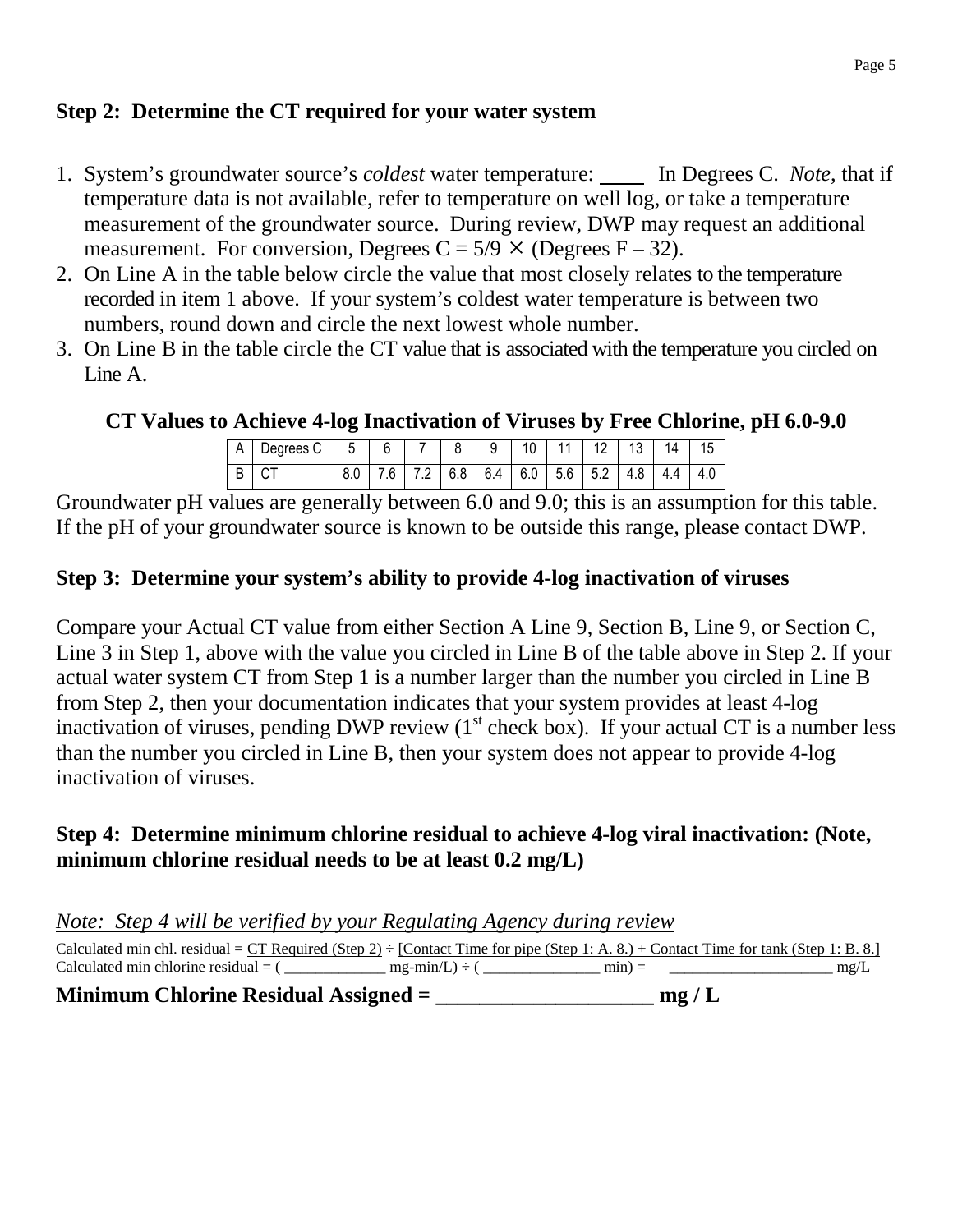**Notes:** (Not all chlorination scenarios are addressed in the steps above. If you have additional documentation or comments, please attach/explain):

\_\_\_\_\_\_\_\_\_\_\_\_\_\_\_\_\_\_\_\_\_\_\_\_\_\_\_\_\_\_\_\_\_\_\_\_\_\_\_\_\_\_\_\_\_\_\_\_\_\_\_\_\_\_\_\_\_\_\_\_\_\_\_\_\_\_\_\_\_\_\_\_\_\_\_\_\_ \_\_\_\_\_\_\_\_\_\_\_\_\_\_\_\_\_\_\_\_\_\_\_\_\_\_\_\_\_\_\_\_\_\_\_\_\_\_\_\_\_\_\_\_\_\_\_\_\_\_\_\_\_\_\_\_\_\_\_\_\_\_\_\_\_\_\_\_\_\_\_\_\_\_\_\_\_ \_\_\_\_\_\_\_\_\_\_\_\_\_\_\_\_\_\_\_\_\_\_\_\_\_\_\_\_\_\_\_\_\_\_\_\_\_\_\_\_\_\_\_\_\_\_\_\_\_\_\_\_\_\_\_\_\_\_\_\_\_\_\_\_\_\_\_\_\_\_\_\_\_\_\_\_\_ \_\_\_\_\_\_\_\_\_\_\_\_\_\_\_\_\_\_\_\_\_\_\_\_\_\_\_\_\_\_\_\_\_\_\_\_\_\_\_\_\_\_\_\_\_\_\_\_\_\_\_\_\_\_\_\_\_\_\_\_\_\_\_\_\_\_\_\_\_\_\_\_\_\_\_\_\_ \_\_\_\_\_\_\_\_\_\_\_\_\_\_\_\_\_\_\_\_\_\_\_\_\_\_\_\_\_\_\_\_\_\_\_\_\_\_\_\_\_\_\_\_\_\_\_\_\_\_\_\_\_\_\_\_\_\_\_\_\_\_\_\_\_\_\_\_\_\_\_\_\_\_\_\_\_ \_\_\_\_\_\_\_\_\_\_\_\_\_\_\_\_\_\_\_\_\_\_\_\_\_\_\_\_\_\_\_\_\_\_\_\_\_\_\_\_\_\_\_\_\_\_\_\_\_\_\_\_\_\_\_\_\_\_\_\_\_\_\_\_\_\_\_\_\_\_\_\_\_\_\_\_\_ \_\_\_\_\_\_\_\_\_\_\_\_\_\_\_\_\_\_\_\_\_\_\_\_\_\_\_\_\_\_\_\_\_\_\_\_\_\_\_\_\_\_\_\_\_\_\_\_\_\_\_\_\_\_\_\_\_\_\_\_\_\_\_\_\_\_\_\_\_\_\_\_\_\_\_\_\_ \_\_\_\_\_\_\_\_\_\_\_\_\_\_\_\_\_\_\_\_\_\_\_\_\_\_\_\_\_\_\_\_\_\_\_\_\_\_\_\_\_\_\_\_\_\_\_\_\_\_\_\_\_\_\_\_\_\_\_\_\_\_\_\_\_\_\_\_\_\_\_\_\_\_\_\_\_

# **Remember to retain a copy of the completed form for your records. Internal Regulating Agency Use Only:**

| 1. | Y |        | N | Verification of 4-log inactivation of viruses approved?                                                                                                                                                                                  |
|----|---|--------|---|------------------------------------------------------------------------------------------------------------------------------------------------------------------------------------------------------------------------------------------|
| 2. | Y | $\Box$ | N | Has GW source construction been reviewed and<br>approved by DWP?                                                                                                                                                                         |
| 3. | Y |        | N | Groundwater Rule Compliance Monitoring<br>requirements forwarded in writing to PWS (letter with<br>minimum chlorine residual, date to begin monitoring,<br>frequency of monitoring -daily or continuous, and<br>monthly reporting form)? |
| 4. | Y |        | N | GWR compliance monitoring tracking materials<br>submitted to DWP-DMCE (dwp.dmce@state.or.us or<br>971 673-0694 FAX)?                                                                                                                     |
|    |   |        |   | Entry Structure Diagram with D-361 treatment<br>code - Found on County/Dept of Ag Resources-<br>Water System Inventory Updates-DWP website                                                                                               |
|    |   |        |   | Minimum chlorine residual assigned at entry<br>$\bullet$<br>point                                                                                                                                                                        |
|    |   |        |   | Chlorine residual monitoring frequency<br>$\bullet$<br>(daily/continuous)                                                                                                                                                                |
|    |   |        |   | Date to begin compliance monitoring                                                                                                                                                                                                      |